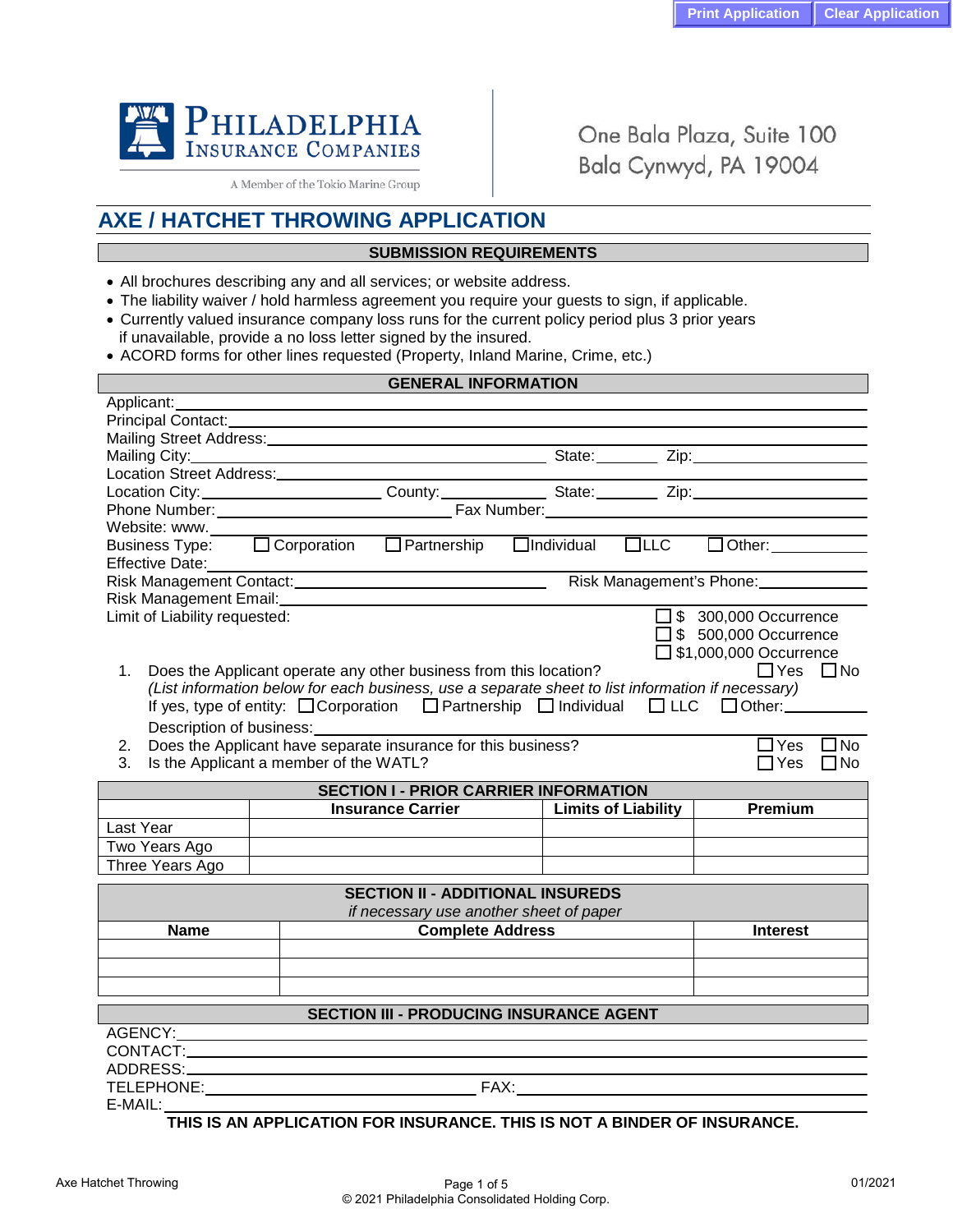| <b>SECTION IV - PROPERTY SECTION</b> |                                                                                                            |               |              |  |
|--------------------------------------|------------------------------------------------------------------------------------------------------------|---------------|--------------|--|
|                                      | <b>Location Information</b>                                                                                |               |              |  |
| 1.                                   | Please review building security measures listed below:<br>Fire Alarm:                                      |               | $\square$ No |  |
|                                      | $\Box$ Local<br>$\Box$ Central                                                                             | $\Box$ Yes    |              |  |
|                                      | Burglar Alarm:                                                                                             | $\Box$ Yes    | $\Box$ No    |  |
|                                      | Is the alarm UL listed or approved?                                                                        | $\Box$ Yes    | $\Box$ No    |  |
|                                      | $\Box$ Local<br>$\Box$ Central                                                                             |               |              |  |
|                                      | <b>Smoke Detectors:</b>                                                                                    | $\Box$ Yes    | $\Box$ No    |  |
|                                      | $\Box$ Battery<br>$\Box$ Hardwired<br>$\mathrel{\sqsupset}$ Frame                                          |               |              |  |
| 2.<br>3.                             | Metal<br>l IGlass<br>Doors are:<br>Do windows and glass doors have metal bars?                             | $\Box$ Yes    | $\square$ No |  |
| 4.                                   | Describe other protection: (safe, dead bolt locks, metal bars, crash barriers in front of                  |               |              |  |
|                                      | building, fire extinguishers, etc.)                                                                        |               |              |  |
|                                      |                                                                                                            |               |              |  |
|                                      |                                                                                                            |               |              |  |
| 5.                                   | If the Applicant's building is more than ten (10) years old, what year was the last time                   |               |              |  |
|                                      | wiring, plumbing and heating / AC were updated and / or serviced?                                          |               |              |  |
|                                      |                                                                                                            |               |              |  |
|                                      |                                                                                                            |               |              |  |
|                                      |                                                                                                            | $\square$ Yes | $\Box$ No    |  |
| 6.                                   | Does the building have other occupancies?<br>If yes, describe:                                             |               |              |  |
|                                      |                                                                                                            |               |              |  |
|                                      |                                                                                                            |               |              |  |
|                                      |                                                                                                            |               |              |  |
| 7.                                   | Are there any additional locations to be covered?<br>If yes, please provide complete address and describe: | $\Box$ Yes    | $\square$ No |  |
|                                      |                                                                                                            |               |              |  |
|                                      |                                                                                                            |               |              |  |
|                                      |                                                                                                            | Yes           | No           |  |
| 8.<br>9.                             | Is the building within city limits?<br>Is the building 100% sprinklered?                                   | $\Box$ Yes    | 3 No         |  |
| 10.                                  | What is the distance to the nearest fire hydrant?                                                          |               |              |  |
| 11.                                  | Other activities conducted on the premises:                                                                |               |              |  |
|                                      |                                                                                                            |               |              |  |
|                                      |                                                                                                            |               |              |  |
|                                      |                                                                                                            |               |              |  |
|                                      | <b>SECTION V - RETAIL OPERATIONS</b>                                                                       |               | N/A          |  |
| 1.                                   | Estimated gross revenue for the next twelve (12) months:<br>\$                                             |               |              |  |
|                                      | Revenues from axe throwing ranges:                                                                         |               |              |  |
|                                      | Revenues from knife throwing:                                                                              |               |              |  |
|                                      | Revenues from mobile ranges:                                                                               |               |              |  |
|                                      | Revenue from sale of alcohol:<br>\$                                                                        |               |              |  |
|                                      | Revenues from sale of sporting goods:                                                                      |               |              |  |
|                                      | Other revenue, describe each separate activity and revenue for each:<br>\$.                                |               |              |  |
|                                      | \$                                                                                                         |               |              |  |
|                                      | \$.<br>C.                                                                                                  |               |              |  |
|                                      | \$<br>d.                                                                                                   |               |              |  |
|                                      | Percentage of Total Revenue from:                                                                          |               |              |  |
|                                      | Leagues:<br>$_{-}\%$<br>a.<br>$\sim$ %<br>b. Scheduled Events:                                             |               |              |  |
|                                      | $\frac{0}{0}$<br><b>Walk-in Customers:</b><br>C <sub>1</sub>                                               |               |              |  |
|                                      |                                                                                                            |               |              |  |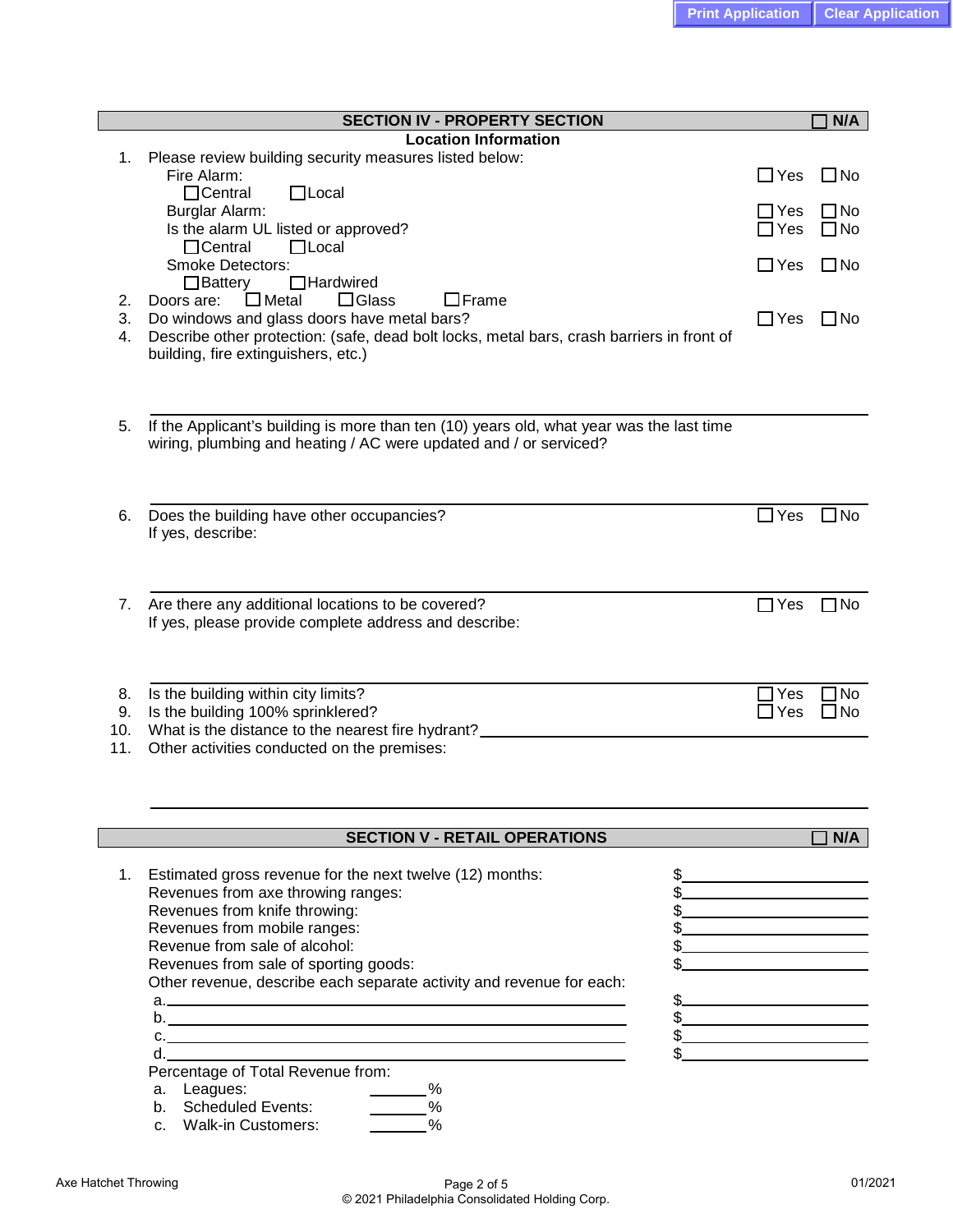| <b>SECTION VI - RANGE OPERATIONS</b> |                                                                                                                                                                                                                                                                                                                            |                                                  | N/A                                                                    |  |  |
|--------------------------------------|----------------------------------------------------------------------------------------------------------------------------------------------------------------------------------------------------------------------------------------------------------------------------------------------------------------------------|--------------------------------------------------|------------------------------------------------------------------------|--|--|
| 1.<br>2.                             | Is the range in compliance with any recognized standards? (i.e. NATF, WATL)<br>Does the range have any age restrictions?<br>If yes, please describe:                                                                                                                                                                       | $\Box$ Yes<br>$\Box$ Yes                         | $\square$ No<br>$\square$ No                                           |  |  |
| 3.                                   | Indoor Range?<br>Number of Lanes:<br><u>Number of Lanes:</u>                                                                                                                                                                                                                                                               | $\Box$ Yes                                       | $\Box$ No                                                              |  |  |
|                                      | Outdoor Range?<br>Number of Lanes / Stations: ____________<br>Maximum Distance Thrown: _____________                                                                                                                                                                                                                       | $\Box$ Yes                                       | $\square$ No                                                           |  |  |
| 4                                    | Axe Throwing?<br>a. Is a supervisor on duty at all times?<br>b. Are supervisors first aid certified?                                                                                                                                                                                                                       | $\Box$ Yes<br>$\exists$ Yes<br>$\exists$ Yes     | $\square$ No<br>$\Box$ No<br>$\Box$ No                                 |  |  |
| 5.                                   | c. Are waivers mandatory? (Please provide a copy)<br>Number of range supervisors:<br><u>Number</u> of range supervisors:                                                                                                                                                                                                   | $\Box$ Yes                                       | $\square$ No                                                           |  |  |
| 6.<br>7.<br>8.                       | Type of certification of range supervisors:<br>Does the Applicant have written rules prominently displayed?<br>Does the Applicant provide lessons?<br>If yes, provide qualifications of instructors:                                                                                                                       | $\sqsupset$ Yes<br>$\Box$ Yes                    | $\Box$ No<br>$\square$ No                                              |  |  |
| 9.                                   | Number of annual participants:                                                                                                                                                                                                                                                                                             |                                                  |                                                                        |  |  |
| 10.                                  | Does the Applicant offer knife throwing?<br>If yes:                                                                                                                                                                                                                                                                        | $\Box$ Yes                                       | $\square$ No                                                           |  |  |
| 11.                                  | Does the Applicant only allow WKTL approved knives?<br>a.<br>Does the applicant require all knives to have a guard?<br>b.<br>Is the Applicant a member of the WKTL?<br>c.<br>Does the Applicant's fencing have openings that is greater than 3 inches?<br>d.<br>Does Applicant offer mobile axe/knife throwing:<br>If yes: | $\exists$ Yes<br>Yes<br>Yes<br>Yes<br>$\Box$ Yes | $\square$ No<br>$\square$ No<br>$\Box$ No<br>$\Box$ No<br>$\square$ No |  |  |
|                                      | Type of events?:<br>a.                                                                                                                                                                                                                                                                                                     |                                                  |                                                                        |  |  |
|                                      | Projected annualized number of mobile events:<br>b.<br>Projected annualized revenue from mobile events:<br>c.                                                                                                                                                                                                              |                                                  |                                                                        |  |  |
|                                      | Is alcohol allowed?<br>d.                                                                                                                                                                                                                                                                                                  | Yes                                              | $\Box$ No                                                              |  |  |
| <b>SECTION VII - LIQUOR</b>          |                                                                                                                                                                                                                                                                                                                            |                                                  |                                                                        |  |  |
| 1.                                   | Does the Applicant require Liquor Liability insurance?<br>If yes, Does the Applicant possess a liquor license?<br>If yes, please provide licensee name/number/state:                                                                                                                                                       | $\Box$ Yes<br>Yes                                | $\Box$ No<br>$\Box$ No                                                 |  |  |
| 2.                                   | Has the Applicant or any owner ever had a liquor license revoked or suspended?<br>If yes, please explain:                                                                                                                                                                                                                  | $\square$ Yes                                    | $\Box$ No                                                              |  |  |
| 3.                                   | Has the Applicant had any violations or claims in the past 5 years?<br>If yes, please explain:                                                                                                                                                                                                                             | $\square$ Yes                                    | $\Box$ No                                                              |  |  |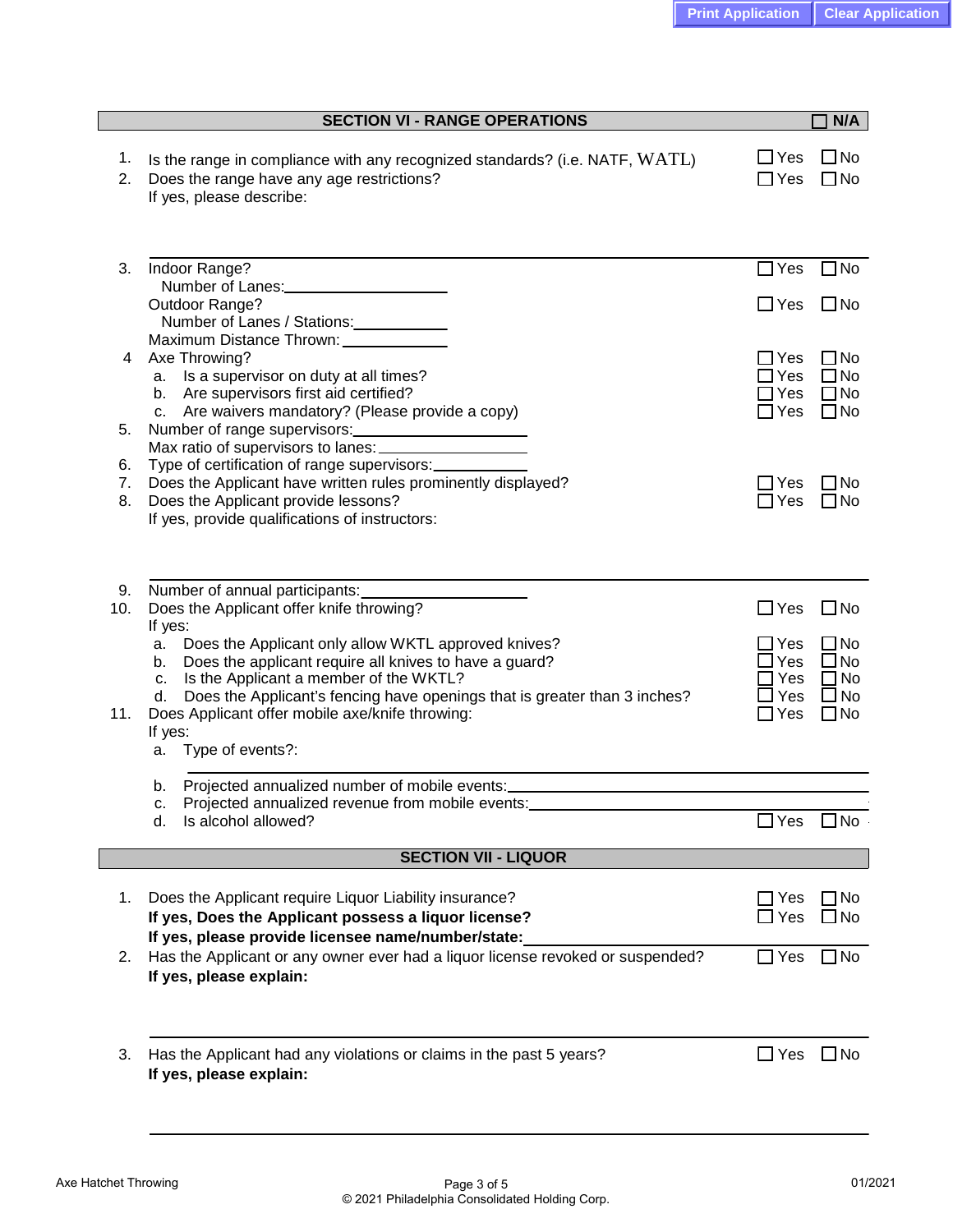| 4.         | Are patrons or guest bartenders allowed to serve alcohol?<br>If yes, please explain:                                                                                                                                                                                                    | Yes<br>$\Box$               | $\Box$ No                           |
|------------|-----------------------------------------------------------------------------------------------------------------------------------------------------------------------------------------------------------------------------------------------------------------------------------------|-----------------------------|-------------------------------------|
| 5.<br>6.   | Does the Applicant sell whole bottles of hard liquor to tables?<br>Does the Applicant have written guidelines for checking ID?                                                                                                                                                          | $\square$ Yes<br>$\Box$ Yes | $\square$ No<br>$\Box$ No           |
| 7.         | Are alcohol servers trained in documented, responsible alcohol serving techniques (i.e.<br>TIPS, TAM, RAMP, BEST, etc.)?                                                                                                                                                                | Yes                         | $\n  7$ No                          |
| 8.         | Is any training provided for servers in handling of minors or intoxicated customers?<br>If yes, please explain:                                                                                                                                                                         |                             |                                     |
|            |                                                                                                                                                                                                                                                                                         |                             |                                     |
| 9.         | Does the Applicant allow "BYOB" on premises?                                                                                                                                                                                                                                            | Yes                         | $\square$ No                        |
| 10.        | Average cost of beer/wine/mixed drinks:<br>\$<br>Wine Bottle:<br>Beer:                                                                                                                                                                                                                  | \$                          |                                     |
|            | <b>Mixed Drinks:</b><br>Wine Glass:                                                                                                                                                                                                                                                     | \$                          |                                     |
| 11.<br>12. | Average size of glasses/cups:<br>OZ.<br>Does the Applicant run or plan to run the following alcohol promotions:                                                                                                                                                                         |                             |                                     |
|            | Reduced drink prices for more than 2 hours?<br>a.<br>Any prices reduced to \$1.00 or less?<br>b.<br>Multiple drink incentives (i.e. 2 for 1, every 3 <sup>rd</sup> drink is free, etc.)?<br>c.<br>Complimentary drinks or "all you can drink" specials (other than banquets, some<br>d. | Yes<br>$\Box$ Yes<br>⊿ Yes  | $\Box$ No<br>$\Box$ No<br>$\Box$ No |
|            | rentals)?                                                                                                                                                                                                                                                                               | $\Box$ Yes                  | $\Box$ No                           |
| 13.        | Does the Applicant offer flaming or ignited drinks?                                                                                                                                                                                                                                     | $\Box$ Yes                  | $\square$ No                        |
| 14.        | Does the Applicant ever permit employees who serve liquor to consume alcohol on the<br>job?                                                                                                                                                                                             | $\Box$ Yes                  | $\square$ No                        |
| 15.        | Does the Applicant ever permit employees who serve liquor to consume alcohol after<br>shifts?                                                                                                                                                                                           | Yes                         | ∩No                                 |
| 16.        | Does the Applicant sell packaged goods for off-premises consumption?                                                                                                                                                                                                                    | Yes                         | $\Box$ No                           |
| 17.        | Are persons under the legal drinking age allowed on premises after 10 p.m.?                                                                                                                                                                                                             | Yes                         | ∃No                                 |
| 18.        | Does the Applicant provide 3 <sup>rd</sup> party transportation (i.e. cabs)?                                                                                                                                                                                                            | $\Box$ Yes                  | $\Box$ No                           |